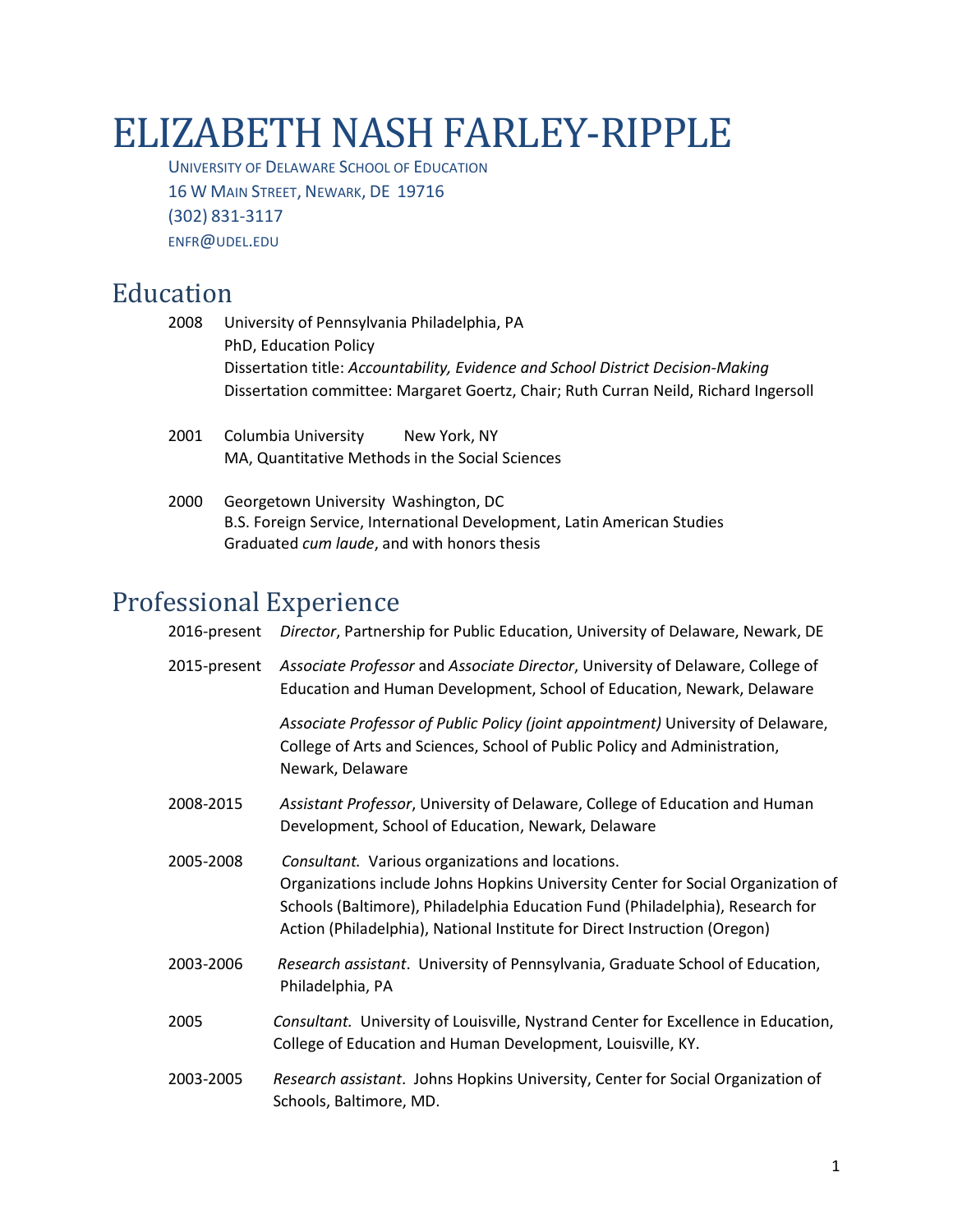## Scholarship

## Refereed Journal Articles

\*Coker, D. L., Jennings, A. S., Farley-Ripple, E., & MacArthur, C. A. (in press). The type of writing instruction and practice matters: The direct and indirect effects of writing instruction and student practice on reading achievement. *Journal of Educational Psychology*.

\* Bear, G. G., Slaughter, J. C., Mantz, L. S., & Farley-Ripple, E. (2017). Rewards, praise, and punitive consequences: Relations with intrinsic and extrinsic motivation. *Teaching and Teacher Education*, *65*, 10-20.

\*Coker Jr, D. L., Farley-Ripple, E., Jackson, A. F., Wen, H., MacArthur, C. A., & Jennings, A. S. (2016). Writing instruction in first grade: An observational study. *Reading and Writing, 29*(5), 793-832.

\*Farley-Ripple, E.N. (2016). Beyond Outcomes: Exploring Curricular Participation in Early High School Mathematics. *Journal of School Leadership, 16*(3), pp*.*437-467.

*\**Buttram, J. & Farley-Ripple, E.N. (2016). The role of principals in professional learning communities. *Leadership and Policy in Schools, 15* (2), pp. 192-220.

\*Herzog, L., Schiff, D., & Farley-Ripple, E. (2015). Assessing the landscape of teacher network participation in Philadelphia. *Perspectives on Urban Education, 12,* (1)*.* Available at: http://www.urbanedjournal.org/archive/volume-12-issue-1-spring-2015/teacher-networksphiladelphia-landscape-engagement-and-value

\*Farley-Ripple, E.N., & Jones, A. (2015). Educational contracting, and the translation of research into practice: The case of Data Coach vendors in Delaware. *International Journal of Educational Policy and Leadership, 10*(2)*.* Available at http://journals.sfu.ca/ijepl/index.php/ijepl/issue/view/84

\* Farley-Ripple, E.N., & Buttram, J. (2015). The development of capacity for data use: The role of teacher networks in an elementary school. *Teachers College Record*, *117* (4), p. 1-34.

\*Eisenmann, L., Farley-Ripple, E.N., Culnane, M., & Friedman, B. (2013). Rethinking social network assessment for students with Intellectual Disabilities (ID) in postsecondary education. Special issue of *Journal of Post-secondary Education and Disabilities, 26*(4), 367-384.

\*Farley-Ripple, E.N. & Buttram, J. (2013). Developing collaborative data use through professional learning communities: Implementation evidence from Delaware. *Studies in Educational Evaluation*. http://dx.doi.org/10.1016/j.stueduc.2013.09.006

\*Farley-Ripple, E.N., Solano, P., & McDuffie, M.J. (2012). Conceptual and methodological issues in research on school administrator career behavior. *Educational Researcher*, *41*(6), 220-229.

**\***Farley-Ripple, E.N., Raffel, J.A., & Welch, J.C. (2012). Administrator career paths and decision processes: Evidence from Delaware. *Journal of Educational Administration*, *50*(6), 788-816.

 $\overline{\phantom{a}}$ 

<sup>\*</sup> Indicates work completed in current position/rank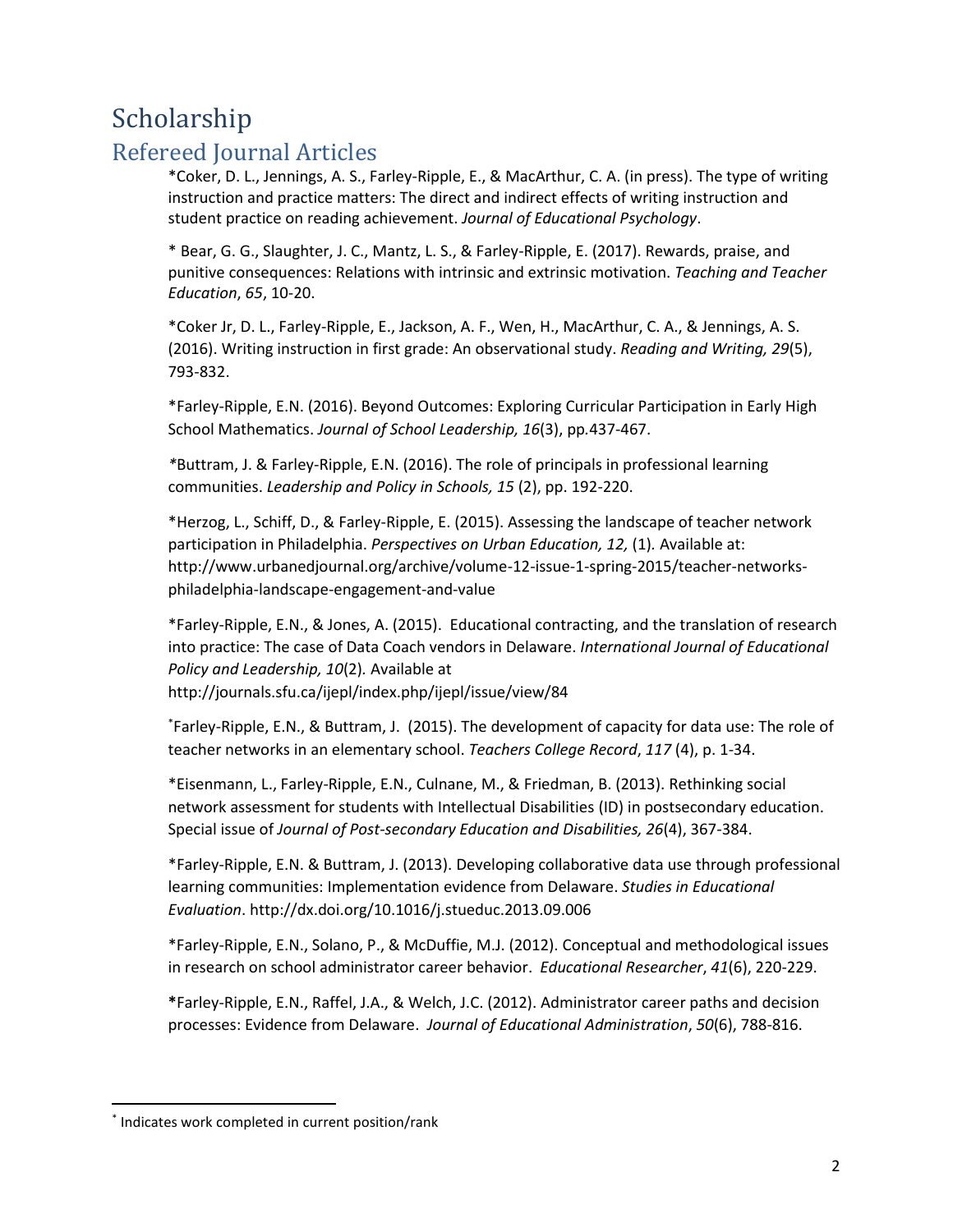\*Farley-Ripple, E.N. (2012). Research use in central office decision-making: A case study. *Education Management, Administration and Leadership*, 40(6), 784-804.

\*Archbald, D., & Farley-Ripple, E.N. (2012). Predictors of placement in lower level versus higher level high school math. *The High School Journal, 96*(1), 33-51.

\*Neild, R.C., Farley-Ripple, E., & Byrnes, V. (2009). The effect of teacher certification on middle grades achievement in an urban district. *Educational Policy, 23* (5), 732-760.

Neild, R.C., & Farley-Ripple, E. (2008). Within-school variation in teacher quality: The case of ninth grade. *The American Journal of Education, 114*(3), 271-305.

Mac Iver, M.A., & Farley, E. (2005). Preparing urban students for health careers: a longitudinal study of a university-high school partnership. *Urban Education, 40*(2), 190-222.

### Refereed Books and Book Chapters

\*Farley-Ripple, E.N., Buttram, J. (2018). Structuring for success. In Susan A. Yoon & Kira Baker-Doyle, Eds. *Social Capital, Social Networks, Teachers, and Educational Change: Interventions and Outcomes*. London: Taylor and Francis.

\*Farley-Ripple, E.N., Karpyn, A.E., McDonough, K., Tilley, K. (2017). Defining how we get from research to practice: A model framework for schools. In M. Eryaman & B. Schneider, Eds., *Evidence-based and Evidence-informed Educational Policy, Research, and Practice for the Public Good.* London: Springer.

\*Buttram, J., Archbald, D.A., & Farley-Ripple, E.N. (2016). Addressing Critical Problems through Leadership Portfolios: A Content Analysis. In Storey, V. and Hesbol, K., Eds., *Contemporary Approaches to Dissertation Development and Research Methods*, pp.238-154. Hershey, PA: IGI Global.

\*Coker, D., Farley-Ripple, E.N., Wen, H., & Jackson, A. (2015). The Development of a Classroom Observation System for First-Grade Writing Instruction. In Gabriel, R., & Allington, R., Eds, *Evaluating Literacy Instruction* (p.793-832 ) New York: Routledge.

\*Farley-Ripple, E.N., & Cho, V. (2014). Depth of use: How district decision-makers did and did not engage with evidence. In Shoho, A. R., Barnett, B., & Bowers, A. (2014). *Using Data in Schools to Inform Leadership and Decision Making*. *International Research on School Leadership Series, Vol. 5*. Charlotte, NC: Information Age Publishing, Inc.

\*Farley-Ripple, E.N., & Buttram, J. (2014). Schools' use of interim data: Practices in classrooms, teams, and schools. In Shoho, A. R., Barnett, B., & Bowers, A. (2014). *Using Data in Schools to Inform Leadership and Decision Making*. *International Research on School Leadership Series, Vol. 5* (pp. 39-66). Charlotte, NC: Information Age Publishing, Inc.

\*Farley-Loftus, R., Farley-Ripple, E.N., & Kundu, R. (2011). Assessing the evidence: Clinical research trends in dermatology over a ten year period. *Journal of the American Academy of Dermatology, 64*(2), e15-e16.

MacIver, M.A., & Farley-Ripple, E.N. (2008). *Bringing the district back in: the role of the central office in instruction and achievement*. Alexandria, VA: Educational Research Service.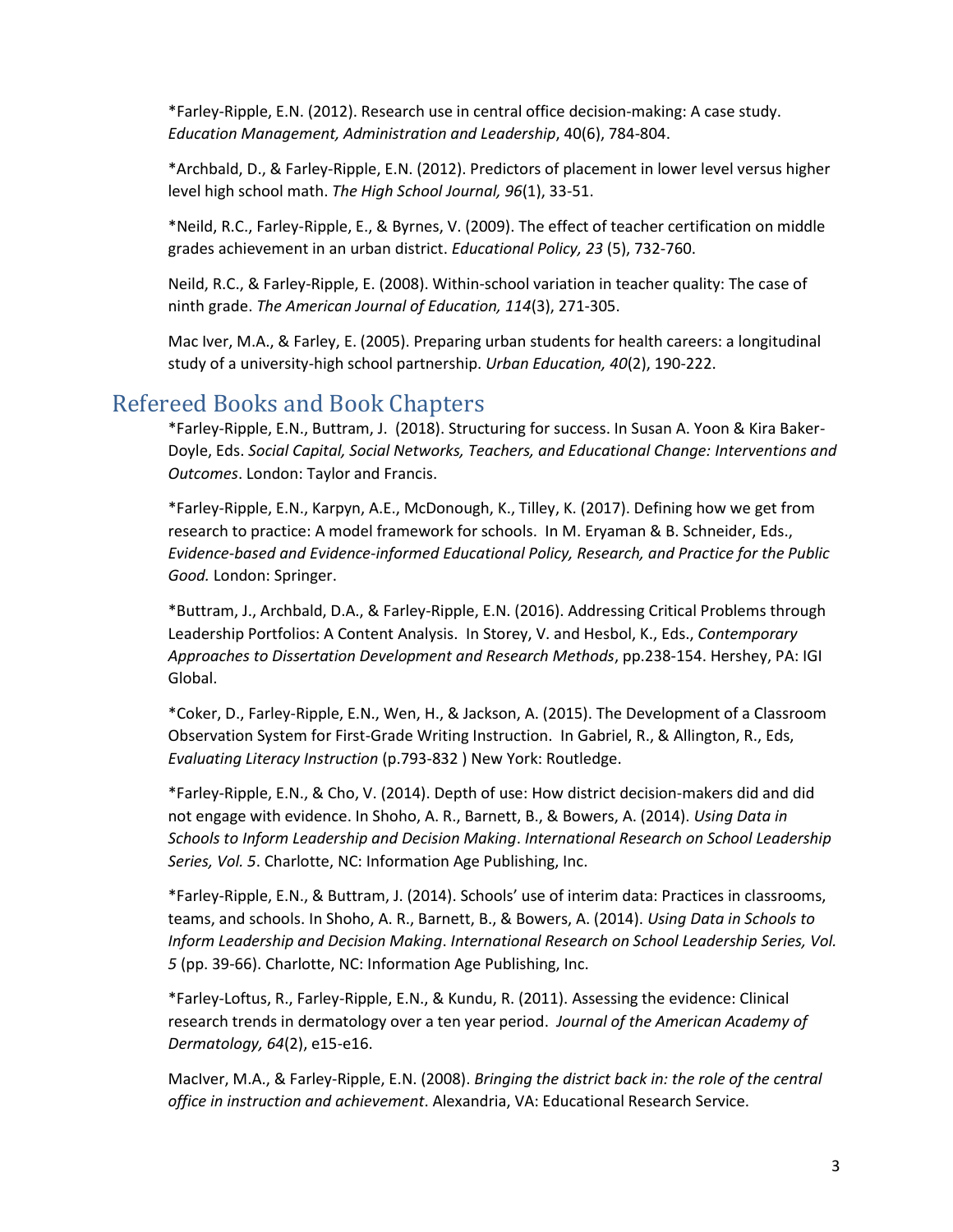Neild, R., & Farley, E. (2004). Whatever happened to the class of 2000? The timing of dropout in Philadelphia's schools. In Gary Orfield, Ed., *Dropouts in America: Confronting the Graduation Rate Crisis* (pp. 207 to 220). Cambridge, MA: Harvard Education Publishing Group.

## Practitioner Publications

\*Buttram, J., & Farley-Ripple, E.N. (2014). Four ways principals can nurture PLCs. *Communicator*, a publication of the National Association of Elementary School Principals.

\*Farley-Ripple, E.N. & Buttram, J. (2013). Harnessing the power of teacher networks. *Kappan Magazine, 95*(3), 12-15.

\*Farley-Ripple, E. N. (2013, May 21). Vendors' quality is crucial factor in discussion of privatization [Letter to the editor]. *Education Week*, p.

### Research Reports and Briefs

\*Farley-Ripple, E.N., Sheeks, J., Jennings, A.B., & Millin, A. (revise and resubmit). *Education Data Systems: A Systematic Look at State Practices Related to Researcher Access*. CRESP Research Report. Newark, DE: University of Delaware, Center for Research on Education and Social Policy. https://www.cresp.udel.edu/wp-content/uploads/2017/06/CRESP-Research-Report-Researcher-Access.pdf

\*Farley-Ripple, E.N., Archbald, D. (August 2011). *Summary Report from the University-District Research Partnership 2010-2011.* Newark, DE: University of Delaware.

\*Farley-Ripple, E.N., Mead, H., Raffel, J., Sherretz, K., & Welch, J. (May 2011). *Tracking Transitions: Recruiting, developing, supporting and retaining Delaware's school leaders. White Paper.* Newark, DE: University of Delaware.

\*Solano, P., McDuffie, M.J., & Farley-Ripple, E. (December 2010). *Principal Retention in the State of Delaware.* Newark, DE: University of Delaware.

\*Farley-Ripple, E.N., Mead, H., Raffel, J., Sherretz, K., & Welch, J. (December 2010). *Tracking Transitions: An Analysis of School Administrator Career Paths in Delaware.* Newark, DE: University of Delaware.

Herzog, L. & Farley-Ripple, E.N. (2008, Summer). *Focus on math: A key to student success. Community Learning Brief*. Philadelphia: Philadelphia Education Fund.

Plank, S., Durham, R.E., Farley-Ripple, E., & Norman, O. (2008, June). *First grade and forward: A seven year examination within the Baltimore City Public School System.* Baltimore: Baltimore Education Research Consortium. Retrieved 2/25/09 from http://baltimoreberc.org/pdfs/FIRST%20pathways%205-13-08.pdf.

MacIver, M. A., Durham, R.E., Plank, S.B., Farley-Ripple, E., & Balfanz, R. (2008, June). *The challenge of on-time arrival: The seven-year flight paths of Baltimore's sixth graders of 1999- 2000.* Baltimore: Baltimore Education Research Consortium. Retrieved 2/25/09 from http://baltimore-berc.org/pdfs/SIXTH%20pathways5-13-08.pdf

Castellano, M., Stringfield, S., Stone III, J.R., Farley-Ripple, E.N., Overman, L.T., & Hussain, R. (2008). *Career-based comprehensive school reform: Serving disadvantaged youth in minority*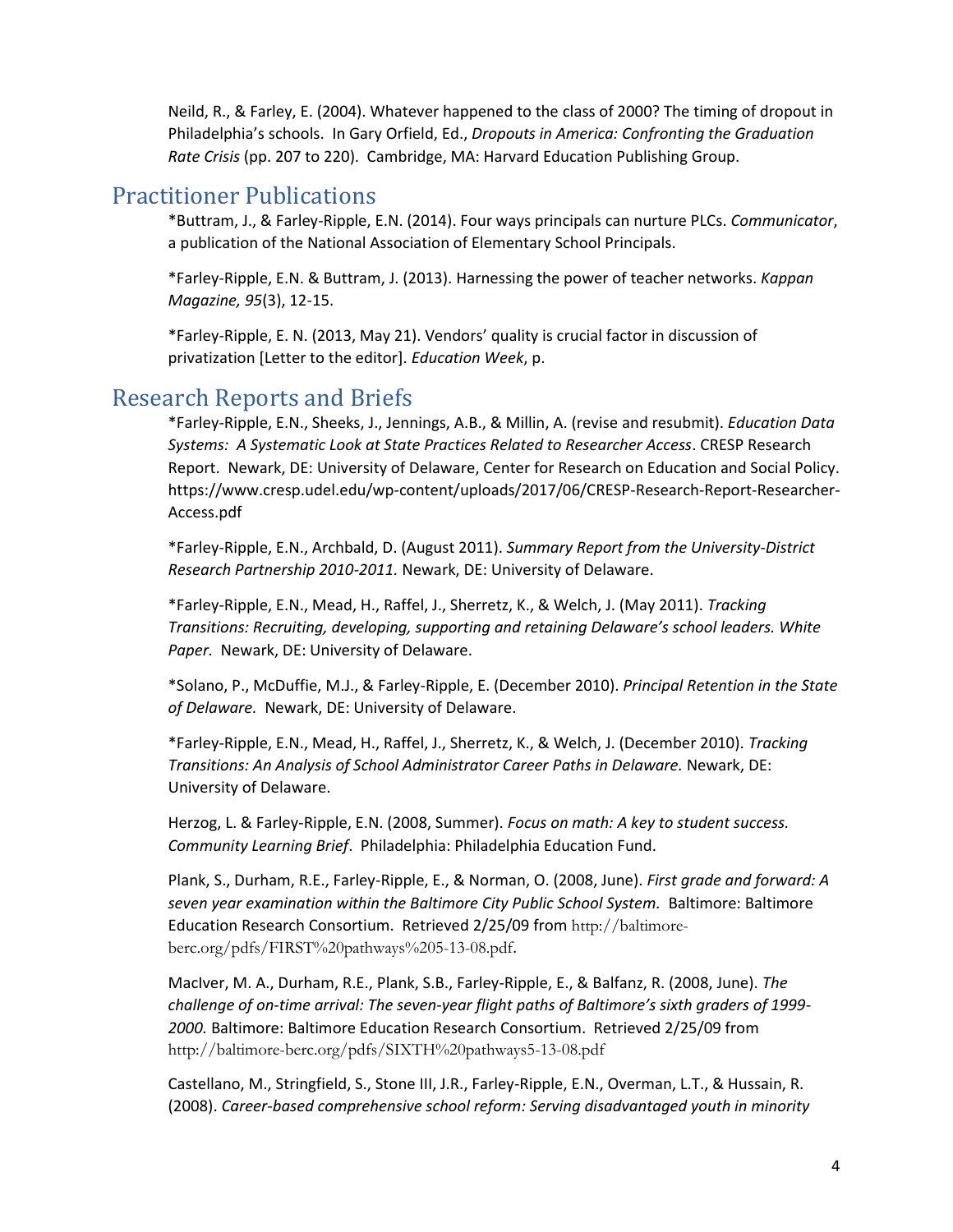*communities. Final Report.* Minneapolis: University of Minnesota, National Research Center for Career and Technical Education.

Mac Iver, M. A., & Farley-Ripple, E. (2007, June). *The Baltimore KIPP Ujima Village Academy, 2002-2006: A longitudinal analysis of student outcomes.* Baltimore: The Abell Foundation.

Useem, E., Offenberg, R., & Farley-Ripple, E. (2007, May). *Closing the teacher quality gap: new hope and old hurdles.* Philadelphia: Research for Action.

Neild, R.C., Costelloe, S., Farley, E., & Useem, E. (2006, October). *Final evaluation report of the Accelerated Certification for Teachers (ACT) program in Pennsylvania.* Submitted to the Pennsylvania Department of Education.

Neild, R.C., Useem, E., & Farley, E. (2005). *The quest for quality: recruiting and retaining teachers in Philadelphia.* Philadelphia: Research for Action.

Castellano, M., Stone, J.R., Stringfield, S., Farley, E.N., & Wayman, J.C. (2004, July). *The effect of CTE-enhanced whole-school reform on student coursetaking and performance in English and science.* Columbus, OH: National Research Center for Career and Technical Education.

Useem, E., & Farley, E. (2004, April). *Philadelphia's teacher hiring and school assignment practices: comparisons with other districts*. Philadelphia: Research for Action.

### Manuscripts Under Review

\*Coker, D. L., Jennings, A. S., Farley-Ripple, E., & MacArthur, C. A. (in review). When practice matters more than instruction: An analysis of typical writing instruction and student practice. *Contemporary Educational Psychology.*

\*Farley-Ripple, E.N., May, H., Karpyn, A., Tilley, K., & McDonough, K. (under review). Understanding Educational Research Use in Schools: A Conceptual Framework. *Educational Researcher.*

*\**Farley-Ripple, E.N., Jennings, A., & Buttram, J. (under review). Instructional responses to interim student assessment data: Mixed methods development of a comprehensive classification framework. *Theory into Practice.*

### Conference Papers and Presentations

\* Farley-Ripple, E.N., Jennings, A., & Jennings, A. (2018). *Tools of the Trade: An Examination of the Frequency of Use and Content of Assessment Data System.* Accepted for presentation at the Annual Conference of the Association of Educational Finance and Policy, Portland, OR.

\* Blackman, H., & Farley-Ripple, E.N. (2018). *Entry points: How evidence makes its way into schools.* Accepted for presentation at the Annual Conference of the Association of Educational Finance and Policy, Portland, OR.

\*Farley-Ripple, E.N., & Tilley, K. (2018). *What is school improvement actually about? An exploration of reported problems, decisions, and opportunities for research use*. Accepted for roundtable at the Annual Meeting of the American Association for Educational Research, New York, NY.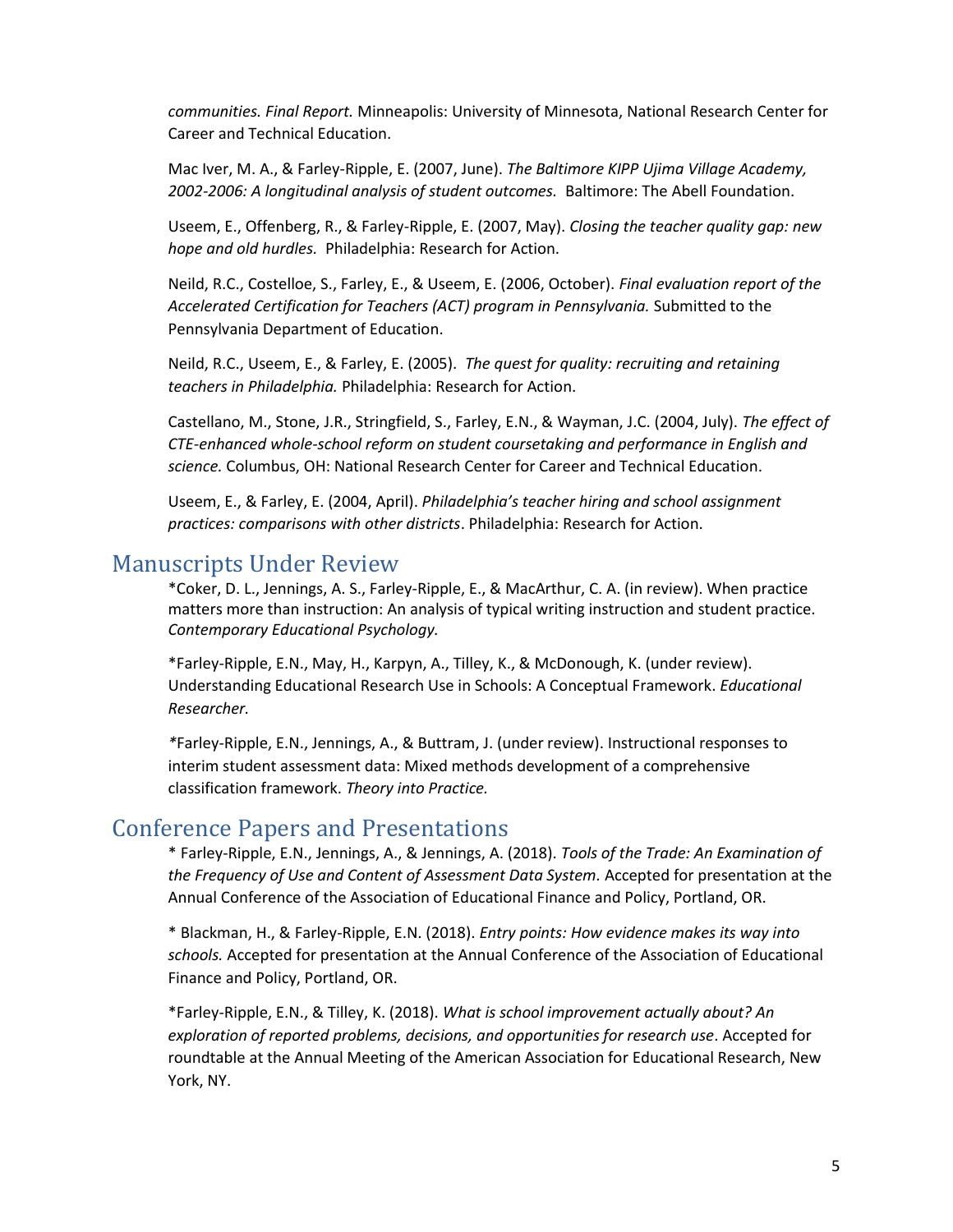\*Farley-Ripple, E.N., Tise, J., & Seashore, K.L. (2018). *In the middle: Exploring challenges of research brokers in education.* Accepted for presentation at the Annual Meeting of the American Association for Educational Research, New York, NY.

\*Farley-Ripple, E.N., & Blackman, H. (2018). *In pursuit of evidence: Lessons from the study of researcher dissemination and practitioner search.* Presentation accepted for the Society for Research on Educational Effectiveness, Washington DC.

\*Farley-Ripple, E., et al. (2017). *Brokerage and the Research–Practice Gap: A Theoretical and Empirical Examination*. Presentation to the Annual Meeting of the American Educational Research Association (Organizational Theory SIG).

\*Penuel, W., Farley-Ripple, E., May, H., Bell, P., Briggs, D., Coburn, C., ...Spillane, J. (2016, April). *Re-conceptualizing research use*. Presentation at the American Education Research Association, Washington, DC.

\*Farley-Ripple, E., McDonough, K., Karpyn, A. (2016, October). *Research 4 schools: A model for research to practice translation.* Presentation submitted to the American Public Health Association, Denver, CO.

\*Farley-Ripple, Coker, D., Macarthur, C., Jackson, A., & Wen, H. (April 2014). *The Nature and Variability of First Grade Writing Instruction.* Paper presented at Annual Meeting of the American Educational Research Association Conference, Philadelphia.

\*Coker, D., MacArthur, C., & Farley-Ripple, E.N. (February 2014). *Writing Assessment from Multiple Perspectives and for Multiple Purposes.* Presentation made at the Writing Research Across Boarders Conference in Paris, France.

\*Farley-Ripple, E.N., Coker, D., & MacArthur, C. (February 2014). *Development of a Classroom Observation Protocol for Primary Grades Writing Instruction.* Presentation made at the Writing Research Across Boarders Conference in Paris, France.

*\**Farley-Ripple, E.N., & Buttram, J. (2013). *The development of capacity for data use: The role of teacher networks in an elementary school.* Paper presented at the Annual Meeting of the American Educational Research Association, San Francisco.

\*Farley-Ripple, E.N., & Buttram, J. (2013). *Schools' Use of Interim Data: Practices in Classrooms, Teams, and Schools*. Paper presented at the Annual Meeting of the American Educational Research Association, San Francisco.

\*Buttram, J., & Farley-Ripple, E.N. *The Role of Principals in Professional Learning Communities.*  Paper presented at the Annual Meeting of the American Educational Research Association, San Francisco.

\*Farley-Ripple, E.N. , & Jones, A.R. (2013). *Accountability, educational contracting, and the translation of research into practice: The case of Data Coach vendors in Delaware.* Paper presented at the Annual Meeting of the American Educational Research Association, San Francisco.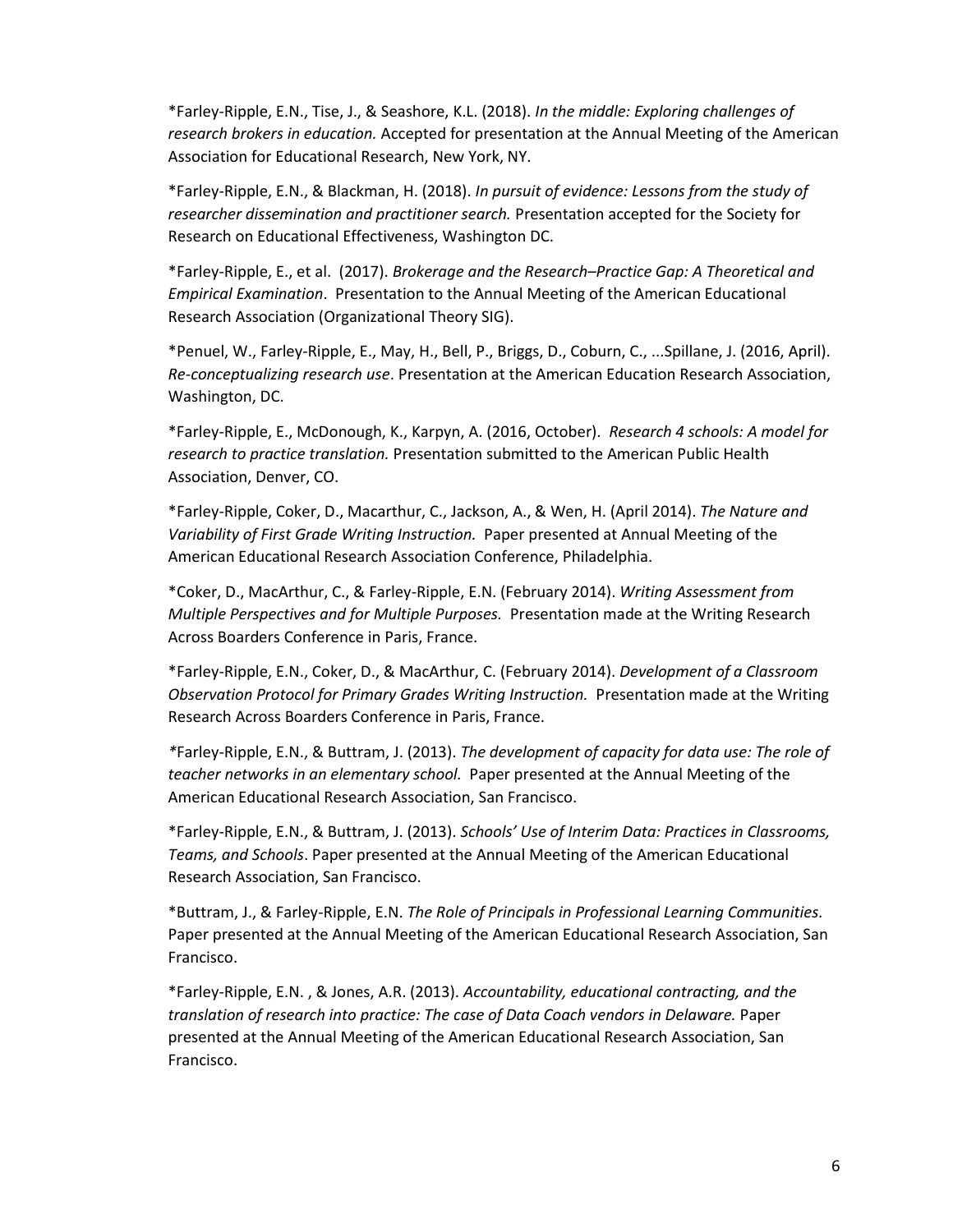*\** Farley-Ripple, E.N. (2013). *Curricular mobility in early high school mathematics: Evidence from the post NCLB era.* Paper presented at the Annual Meeting of the American Educational Research Association, San Francisco.

*\**Archbald, D., & Farley-Ripple, E.N. (2012). *Predictors of placement in lower level versus higher level high school math*. Paper presented at the Annual Meeting of the American Educational Research Association, Vancouver.

\*Farley-Ripple, E.N., Raffel, J.A., & Welch, J.C. (2012). *Unpacking the career decisions of school administrators*. Paper presented at the Annual Meeting of the American Educational Research Association, Vancouver.

\*Buttram, J., & Farley-Ripple, E.N. (2012). *Professional learning communities: Implementation evidence from Delaware.* Paper presented at the Annual Meeting of the American Educational Research Association, Vancouver.

\*Farley-Ripple, E.N., Archbald, D., & Weinles, D. (2011). *University-district partnership for datainformed decision-making*. Presentation made at the Institute of Education Sciences Management Information Sciences Conference, Austin TX.

\*Farley-Ripple, E.N., & Raffel, J. (2010, October). *Influences on the career paths of school leaders.* Paper presented at the Annual Meeting of the University Council for Educational Administration, New Orleans.

\*Archbald, D.A., Walpole, S., & Farley-Ripple, E.N. (2010, October). *The Dissertation Disconnect: How New Thesis Designs Connect The Professional With Practice. The University of Delaware Ed.D. in Administration and Policy.* Paper presented at the Annual Meeting of the University Council for Educational Administration, New Orleans.

\*Farley-Ripple, E.N. (2010, October). *Unpacking the complexity of administrator career paths.*  Paper presented at the Annual Conference of the Pennsylvania Educational Research Association, Philadelphia.

Farley-Ripple, E.N. (2009, April). *Getting the word out or reinventing the wheel: Factors shaping the use of educational research in school district decision-making.* Paper presented at the Annual Meeting of the American Educational Research Association, San Diego, CA.

Neild, R.C., Farley-Ripple, E. N., & Byrnes, V. (2008, April). *Do the most effective math and science teachers leave?: Evidence on turnover among middle school teachers in a large urban district.* Paper presented at the Annual Meeting of the Population Association of America, New Orleans.

Farley-Ripple, E. (2008, March). *Reconsidering use: Exploring the depth of evidence use practices in district-level decision-making.* Paper presented at the Annual Meeting of the American Educational Research Association, New York City.

MacIver, M., & Farley-Ripple, E. (2008, March). *The Knowledge Is Power Program (KIPP): A longitudinal analysis of student outcomes in Baltimore.* Paper presented at the Annual Meeting of the American Educational Research Association, New York City.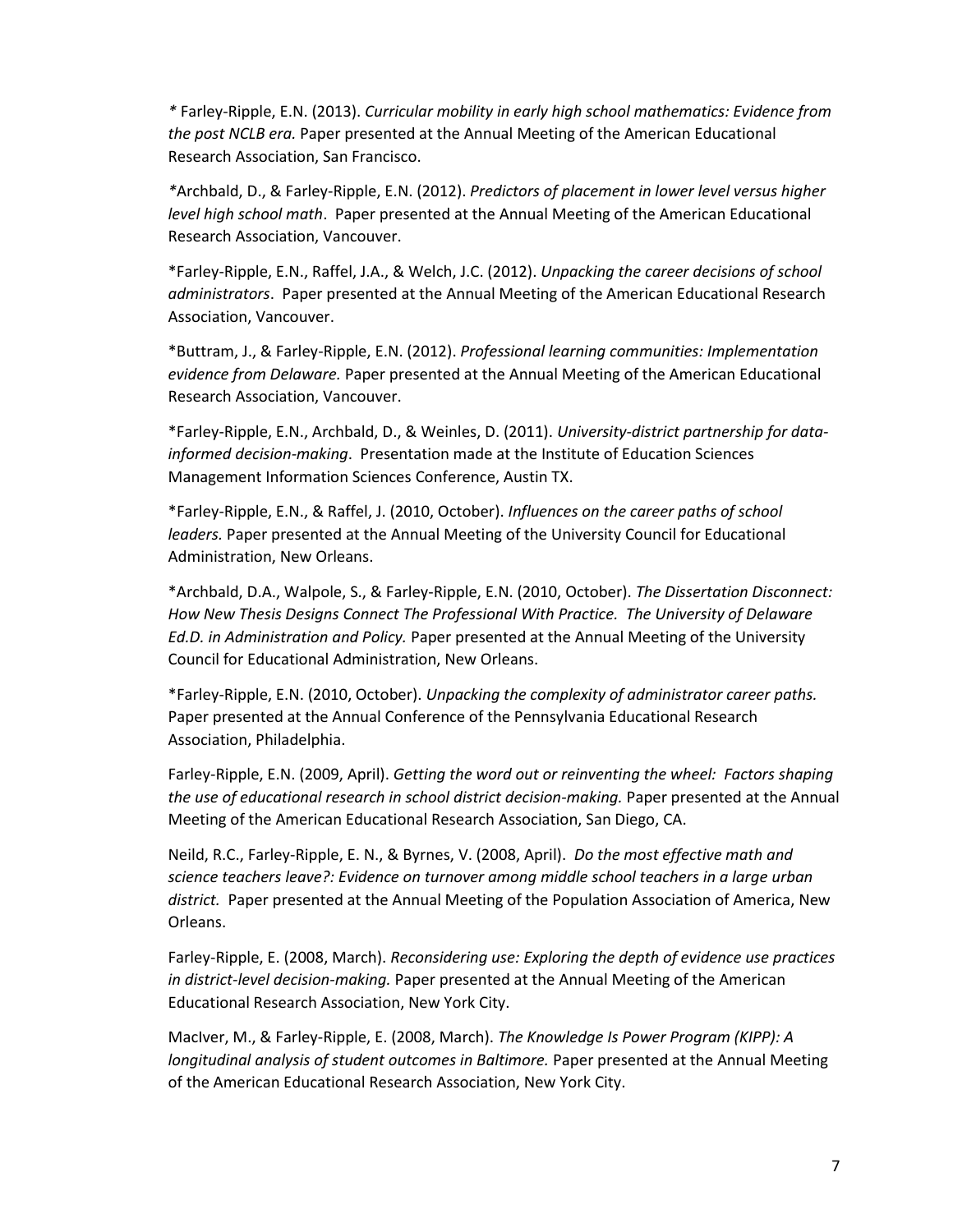Herzog, L., & Farley-Ripple, E. (2008, March). *Trends in math course-taking and performance among urban high school students.* Paper presented at the Annual Meeting of the American Educational Research Association, New York City.

Useem, E., Offenberg, R., & Farley-Ripple, E. (2008, March). *Trends in teacher recruitment, retention, and distribution in Philadelphia: 2002-2006.* Paper to be presented at the Annual Meeting of the American Educational Research Association, New York City.

Farley-Ripple, E. (2007, April). *Evidence-based decision-making: Concepts and lessons from past literature.* Paper presented at the Annual Meeting of the American Educational Research Association, Chicago.

Costelloe, S., & Farley, E. (2007, April). *Identifying supports for alternatively certified special educators: Lessons from a comparison of three programs.* Paper presented at the Annual Meeting of the American Educational Research Association, Chicago.

Neild, R.C., & Farley, E. (2007, April). *Middle school math and science achievement: the effect of certification type and teaching assignment.* Paper presented at the Annual Meeting of the American Educational Research Association, Chicago.

Neild, R.C., & Farley, E. (2006, August). *Within-school variation in teacher quality: The case of ninth grade.* Paper presented at the 101st Annual Meeting of the American Sociological Association, Montreal.

Farley, E. (2005, April). *Ready or not: high school responses to "algebra for everyone" policies*. Paper presented at the Annual Meeting of the American Educational Research Association, Montreal.

Neild, R.C., & Farley, E. (2005, April). *Ninth Grade Teacher Qualifications and Turnover in an Urban District*. Paper presented at the Annual Meeting of the American Educational Research Association, Montreal.

Mac Iver, M., Farley, E., & Wayman, J. (2003, April*). Let a thousand flowers bloom: High school reform in Baltimore*. Paper presented at the Annual Meeting of the American Educational Research Association, Chicago.

## Grants, Fellowships, and Awards

### Grants Awarded

\*Co-PI, Department of Education/IES Research Center Competition Awarded August 2015: *Center on Research Use in Education (\$5m)*

\*Co-PI, Spencer Foundation Evidence for the Classroom Initiative Awarded January 2014: *Understanding Leverage Points: How Do Teachers Use Data to Inform Instruction? (\$300,000)*, in partnership with Northwest Evaluation Association

\*Co-PI, Department of Education/IES Goal 1 Grant Awarded June 2011: *Investigating the Impact of Classroom Instruction and Literacy Skills on Writing Achievement in Elementary Schools (\$1.4m)*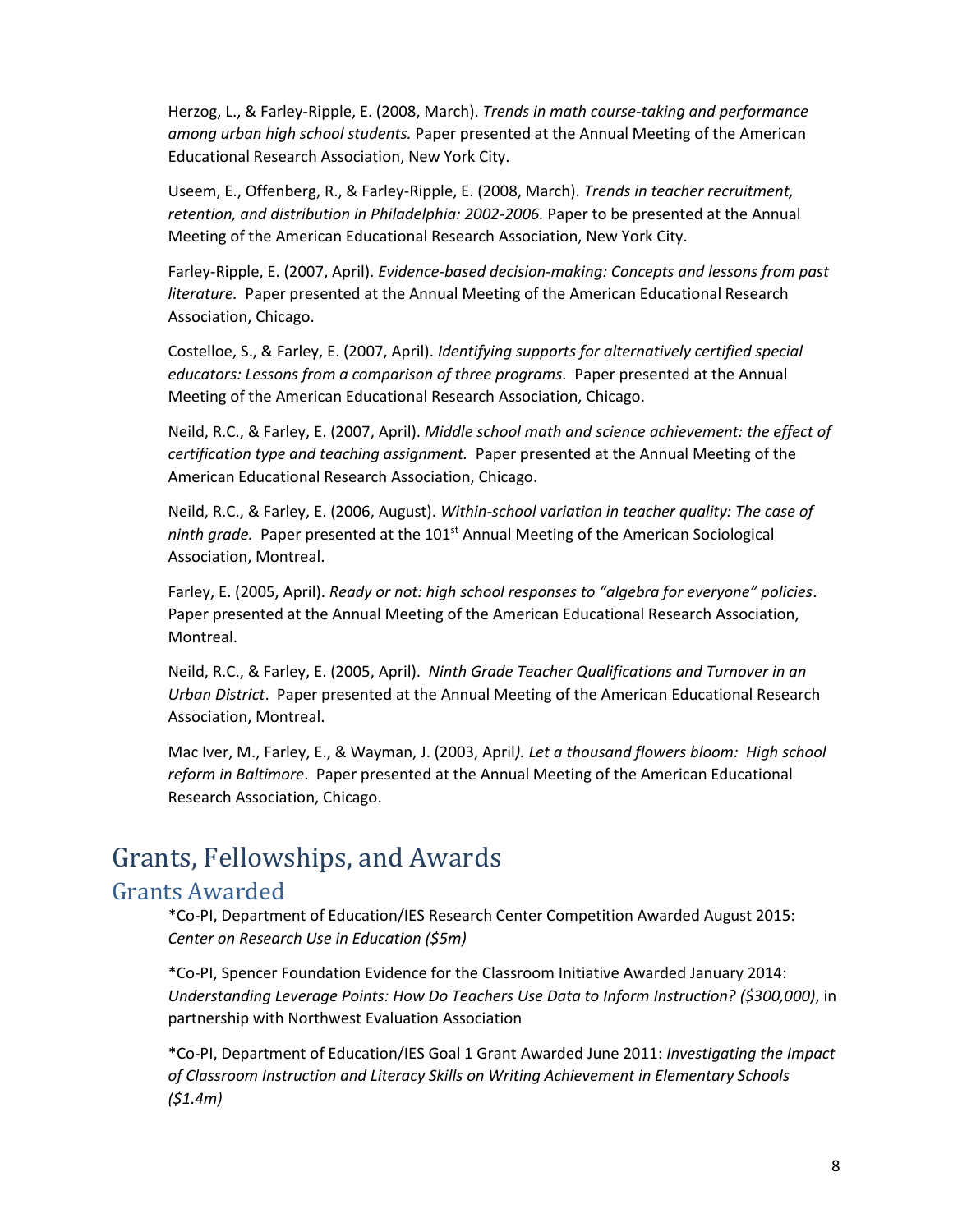\*Principal Investigator, Spencer Foundation Grant Awarded June 2010: *The Role of Benchmark Data in School Improvement: Understanding Practices and Capacity Development Across Schools (\$40,000)*

\*Principal Investigator, General University Research Grant Awarded June 2010: *University-District Research Partnership (\$6,000)*

### Awards

\*2013 Dean's Faculty Research Award

\*2012 Pennsylvania Educational Research Association Distinguished Paper Award

\*2009 American Educational Research Association Districts in Reform Special Interest Group Outstanding Dissertation Award

2009 Phil Delta Kappa, Tau Chapter, Dissertation Award, University of Pennsylvania Graduate School of Education

## Invited Presentations and Panels

\*Blackman, H., Farley-Ripple, E.N., Farrell, C., May, H., & Penuel, B. (2018). *Using research at the classroom, school, district, and state levels: Results from the Knowledge Utilization R&D Centers*. Invited presentation at the Institute for Education Sciences Principal Investigator's Meeting, Washington DC.

\*Farley-Ripple, E. (2017, February). *Assessing the quality and nature of brokering activities.* Invited presentation at the William T. Grant Foundation on Advancing the Use of Research Evidence, Washington, DC.

\*Farley-Ripple, E. (2017, February). *Considerations and advances in measuring research use.* Invited presentation at the William T. Grant Foundation on Advancing the Use of Research Evidence, Washington, DC.

\*2017 Fordham Institute *How to Bridge the Research-to-Policy Divide*, Washington, DC.

\*2016 Summit to Expand Research Use in Education, Digital Promise, Redwood City, CA

\*2016 Super-panel presenter, American Society for Public Administration Annual Meeting, Seattle, WA

*\**2016 *Measuring the Use of Research Evidence: Four Challenges for the Field,* invited blog for the William T. Grant Foundation

\*2011 Vision 2015 Annual Conference: *How Can Delaware Effectively and Fairly Evaluate Teachers?* Newark, DE

\*2014 Panelist on Data Literacy, Teaching and Learning Conference, National Board for Professional Teaching Standards, Washington DC

\*2014 Panelist, Mid-Atlantic Comprehensive Center Webinar: Enhancing Teacher Data Literacy, online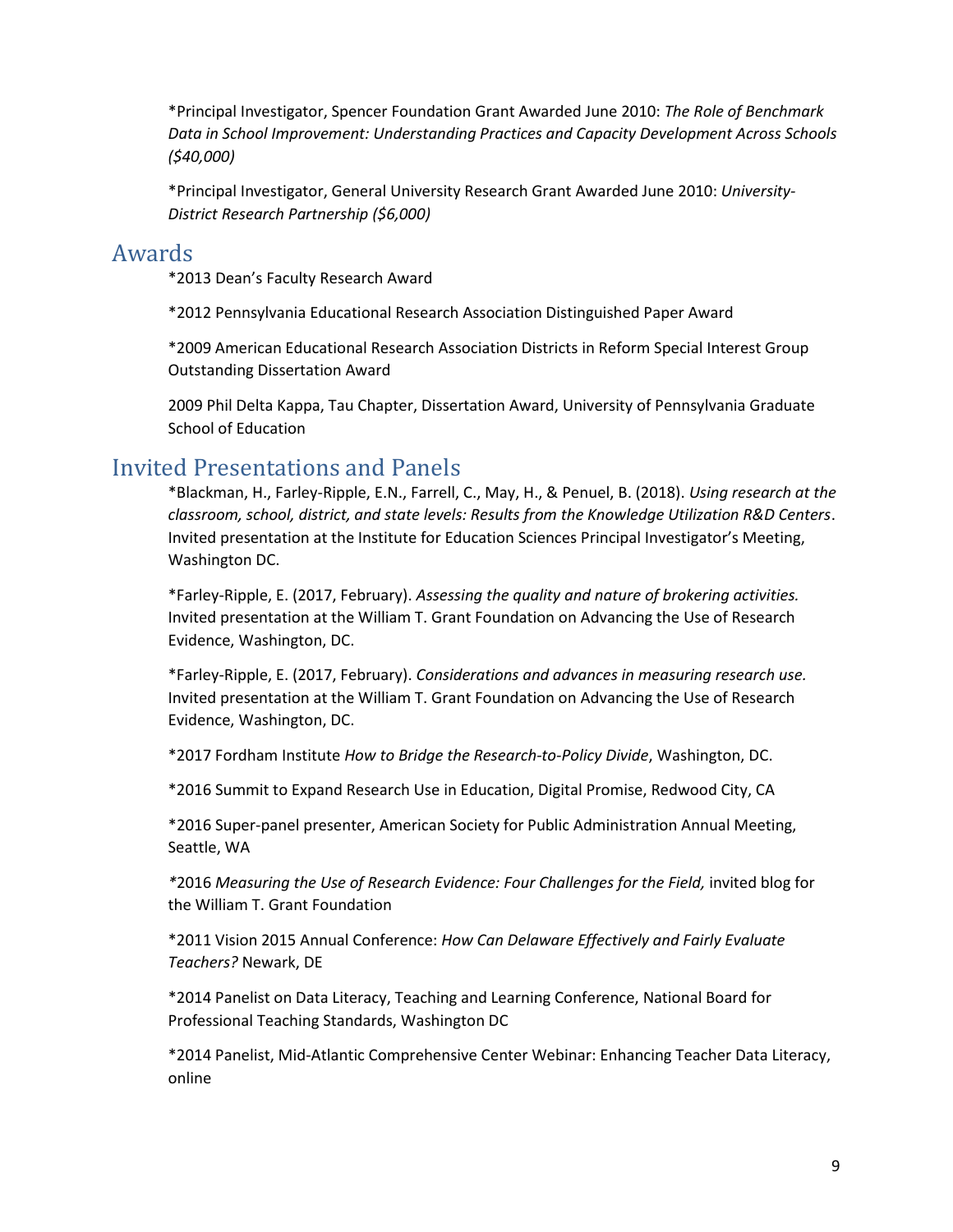\*2011 *Career Transitions of School Leaders* Delaware State School Board, Delaware Chief School Officers Association, and Delaware School Boards Association.

## Teaching and Advising

## Coursework

#### Undergraduate coursework at the University of Delaware

EDUC 451 Educational Assessment for Classroom Teachers

#### GRADUATE COURSEWORK AT THE UNIVERSITY OF DELAWARE

- **EDUC 826 Mixed Methods in Social Research**
- EDUC 839 Educational Policy and Governance (online)
- EDUC 828 Concepts and Methods in Decision-Oriented Research
- EDUC 846 Data Analysis for Educational Decision-Making
- EDUC 891 Organizational Problem Analysis/Planning
- EDUC 736 Practicum: Data Analysis Project
- EDUC 735 Data-Based Decision-Making for School Leaders (face to face)/Data-Based Decision-Making and Assessment (online; designer and instructor)
- EDUC 720 Education Policy and Teacher Leadership (designer)
- **EDUC 879 Internship in Education Leadership**

#### Graduate coursework at the University of Pennsylvania

- **Inquiry Into Policy and Practice (Master's level)**
- Program Evaluation and Policy Analysis, *Teaching Assistant*
- Introduction to Statistics for Educational Research, *Teaching Assistant*

#### Non-credit teaching

 Data-based decision-making, Delaware Academy for School Leadership Principal Preparation Pathway (3 part seminar series) 2016, 2017 Introduction to Statistics for Educational Research, *Teaching Assistant*

## Advising

#### EdD candidates in Educational Leadership

- Jody Dallas (Spring 2012)
- Ryan Arthurton (Winter 2013)
- Mike Young (Spring 2014)
- Dave Sechler (Spring 2015)
- Harold Shaw (Spring 2014)
- Bradley Layfield (Fall 2015)
- Malik Muhammed (Spring 2015)
- Shanta Reynolds (in candidacy)
- **Elizabeth Terlecki (in candidacy)**
- **Susan Huffman (in candidacy)**
- Hilary Mead (in candidacy)
- **Sterling Seemans (current)**
- Nidal Abuasi (current)
- Katie Lakofsky (in candidacy)
- Scott Bacon (current)

#### PhD candidates

- **Erin Baugher, Public Policy and Administration (admitted Fall 2017)**
- Xiaoxue Zhang, Evaluation, Measurement and Statistics (admitted Fall 2015)
- Jiyoung Yun, Evaluation, Measurement and Statistics (admitted Fall 2014)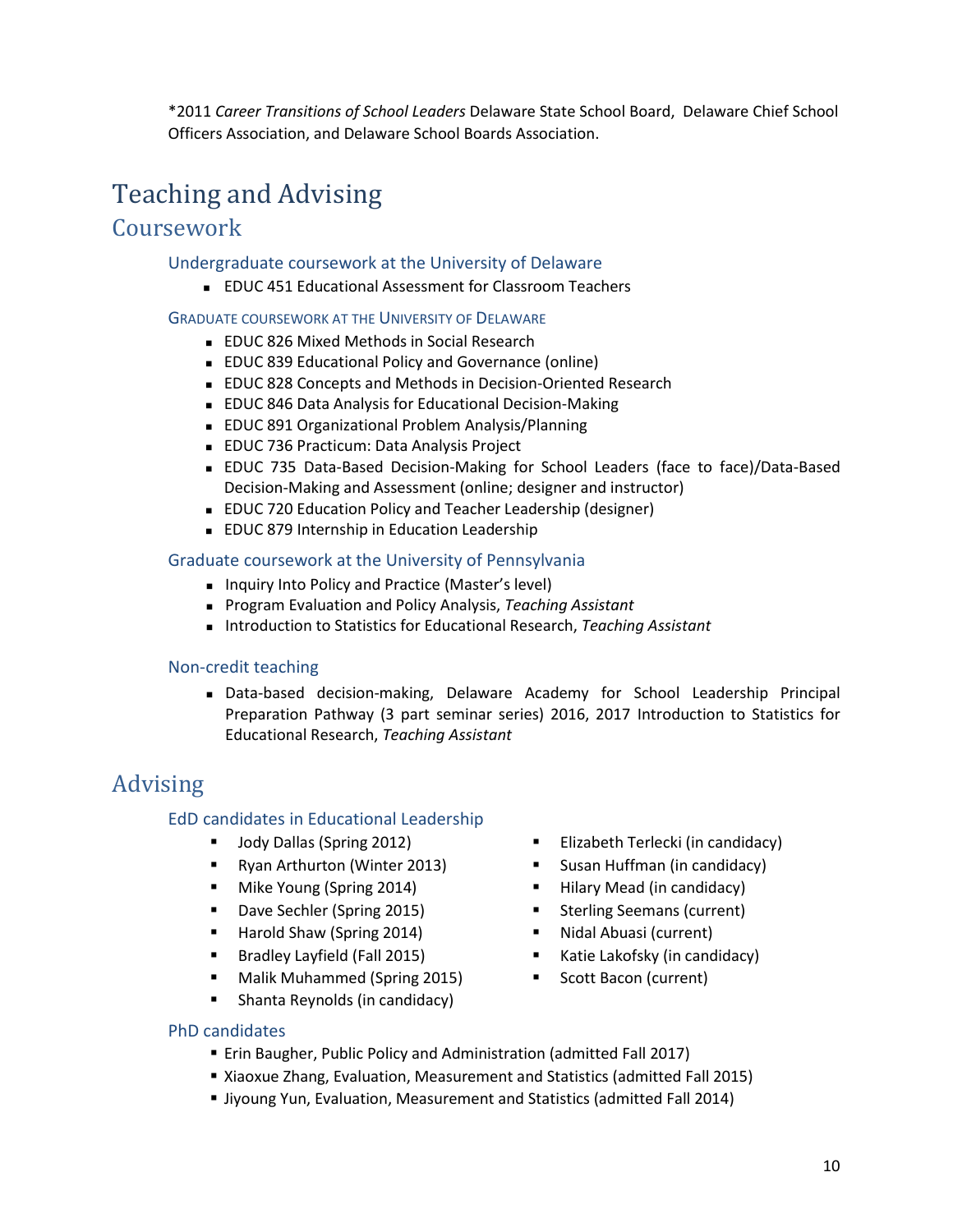- Kati Tilley, Evaluation, Measurement and Statistics (admitted Fall 2015)
- Austin Jennings, Economic Education (in candidacy)
- Amanda Jennings, Economic Education (graduated 2017)
- Akisha Jones, Evaluation, Measurement and Statistics (May 2015)
- Erin Yetter, Economic Education (Graduated May 2014 SOE supporting advisor)

Lisa Lawson (2013) Carolyn Quinci (2012) **Jacquelyn Winslow(2012)** ■ Karen Girton-Snyder (2012)

#### EdD committee member for candidates in Educational Leadership

- Andrew Hegedus (2009)
- Ted Amman (2009)
- Gerri Marshall (2009)
- Richard Gusick (2009)
- Stephen Brady (2013)
- Andrew Walpole (2013)
- **John Tanner (2012)**
- Renee Jearns (2012)
- **LouAnn Hudson (2012)**
- **Sherry Kijowski (2012)**
- Dissertation committee member
	- Laura Whittaker (Ahlstrom) (Economic Education, candidacy)
	- **Sohee Park (Education, in candidacy)**
	- **Rebecca Chambers (Economic Education, 2016)**
	- **Allison Hooper (Human Development Family Studies, 2017)**
	- **Nigel Caplan (Education, 2017)**
	- **Huijing Wen (Education, 2016)**
	- **Chunyan Yang (Education, 2016)**
	- **Jessica Blank (Education, 2012)**
	- Paul Larson (Economics, 2012)
	- **Michael Donaldson (Education, 2014)**

## Professional and Service Activities

## School of Education

- **Associate Director 2015-present**
- Search committee, *Director and Dean Family Endowed Chair* (2017-18)
- **Welfare Committee (2016-2018)**
- **EdD** in Education Leadership, CAEP accreditation report 2015, 2016, 2017
- Search committee chair, *Educational Policy and Leadership* (2014, 2015)
- Search committee, *Southern Delaware Coordinator* (2015)
- NCATE coordinator for Ed.D in Education Leadership 2014-15
- Admissions committee for Ph.D. in Education 2014
- **SOE Coordinator of the Ph.D. in Economic Education**
- Faculty member in: Ed.D. in Education Leadership, Ph.D. in Evaluation Measurement and Statistics, M.Ed. in Teacher Leadership, Elementary Teacher Education, and Ph.D. in Economic Education
- College Council 2010, 2013-15
- David LaFazia (2016)
- **Joe Pritchett (2017)**
- **Jay Owens (2017)**
- Stephen Tippett (2017)
- Basia Moltchanov (candidacy)
- **Lisa Peel (candidacy)**
- Allison Meyers (candidacy)
- Susan Groff (2012)

Timothy Snyder (2012)

- **Jeff Klein (2017)**
- Christine Alois (2015)
- Keisha Brinkley (2016)
- Catherine Green (2014)
	-
	-
- 
- 
- - -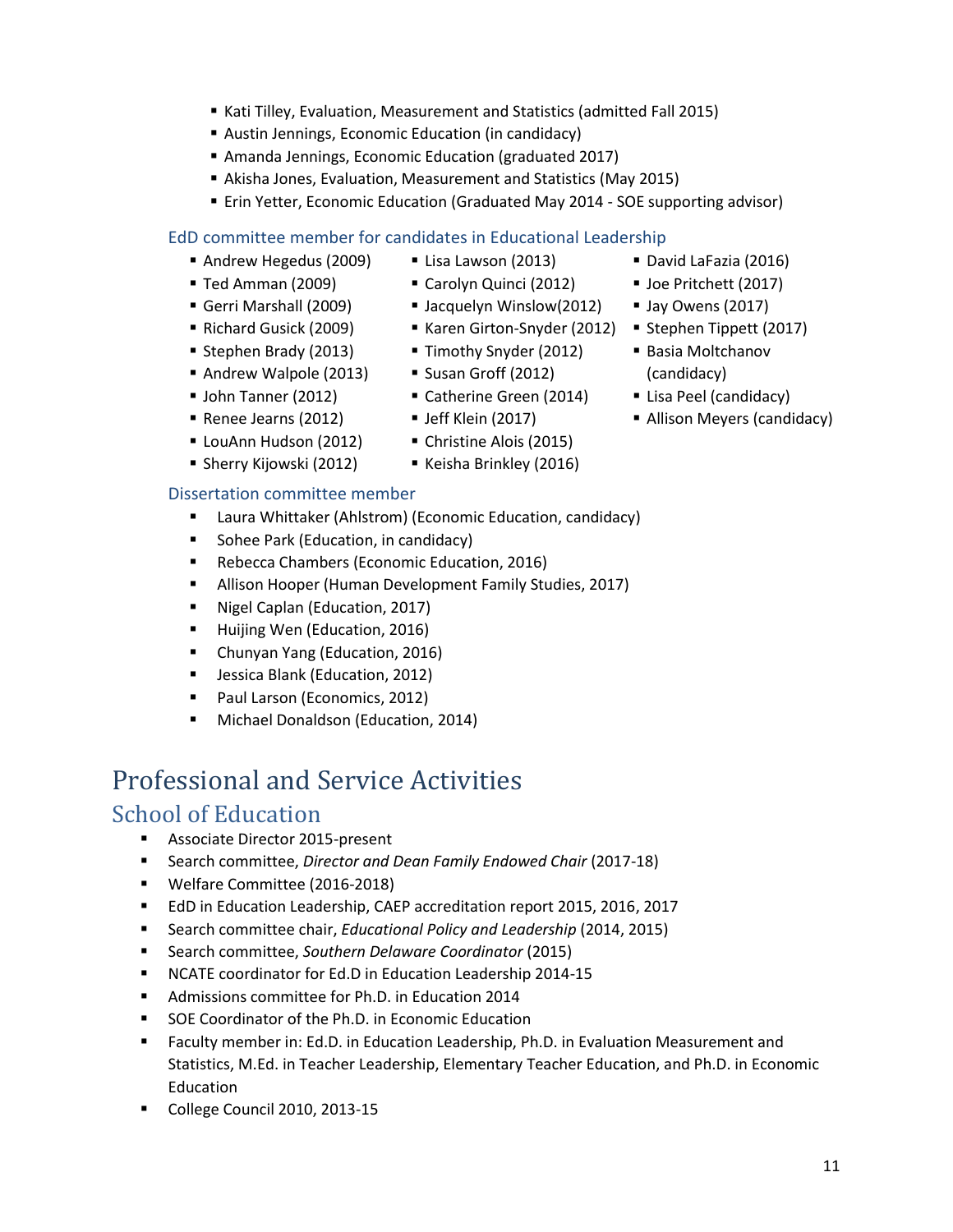- Coordinator of the M.Ed. in School Leadership, 2008-2012
- Graduate Studies Committee, 2010-2012
- Ad Hoc committee for redesign of the Ed.D. in Educational Leadership, 2012
- **Course evaluation and teaching observation ad hoc committee, School of Education (2011)**

## University of Delaware

- Director, Partnership for Public Education (2016-present)
- Member, Community Engagement Initiative Leadership Council (2017-present)
- Member, Campus Compact Council (2017-present)
- Steering committee member, Partnership for Healthy Communities (2018-present)
- Advisory board member, *WeC4Communites* (NSF-INCLUDES, 2017-present)
- Advisory board member, *Delaware Teacher Institute* (2017-present)
- Led development of cluster hire proposal for *engaged scholarship* (2017)
- Presenter, Research Office panel for Broader Impacts for NSF CAREER grants (2017)
- Co-developed proposal for UD Partnership for Public Education (2015)
- Initiated research-practice partnership capacity building sessions (2016)
- University of Delaware Strategic Planning Subcommittee member (2014-15)
- Search committee, *Associate Director for CRESP* (2013)
- **Strategic Planning Committee, College of Education and Human Development (2011-12)**
- Search committee, *Quantitative Methodologist,* College of Education and Human Development (2011)
- Search committee, *Project Director, Associates,* Delaware Academy for School Leadership (2011)
- Committee member/curriculum writer*, Advanced Principal Training* program, Delaware Academy for School Leadership (2009-2010)
- Member, Teacher Leadership Policy Committee, Delaware Academy for School Leadership (2009-2010)

## State of Delaware

- Member, Vision Coalition Leadership Team (2017-present)
- Breakout session presenter (with McDonough, K., & Minella, A.) *Identifying Evidence-Based Interventions for School Improvement Planning Under ESSA.* Breakout session presenter, 15<sup>th</sup> Annual Policy and Practice Institute (2017).
- Breakout session presenter (with May, H., McDonough, K., Tilley, K., Karpyn, A., & Humphrey, L.) *ESSA, Research Evidence, and You.* Breakout session presenter, 14th Annual Policy and Practice Institute (2016).
- Research Director to Wilmington Education Improvement Commission through IPA (2015-2016)
- Facilitator of statewide assessment inventory committee established by Senate Joint Resolution #2 (2015-2016)
- Steering committee, Data Analysis Working Group, Delaware Department of Education
- Facilitator/trainer for Data Days for Positive Outcomes Charter School (Partnership Zone)
- Reference/reviewer for Delaware in Data Quality Campaign. (2011). *State and District Collaboration to Foster Data Use for Continuous Improvement in Education: A Framework for States.* Washington, DC: Author.
- Panelist at the Vision 2015 Annual Conference: *How Can Delaware Effectively and Fairly Evaluate Teachers?*